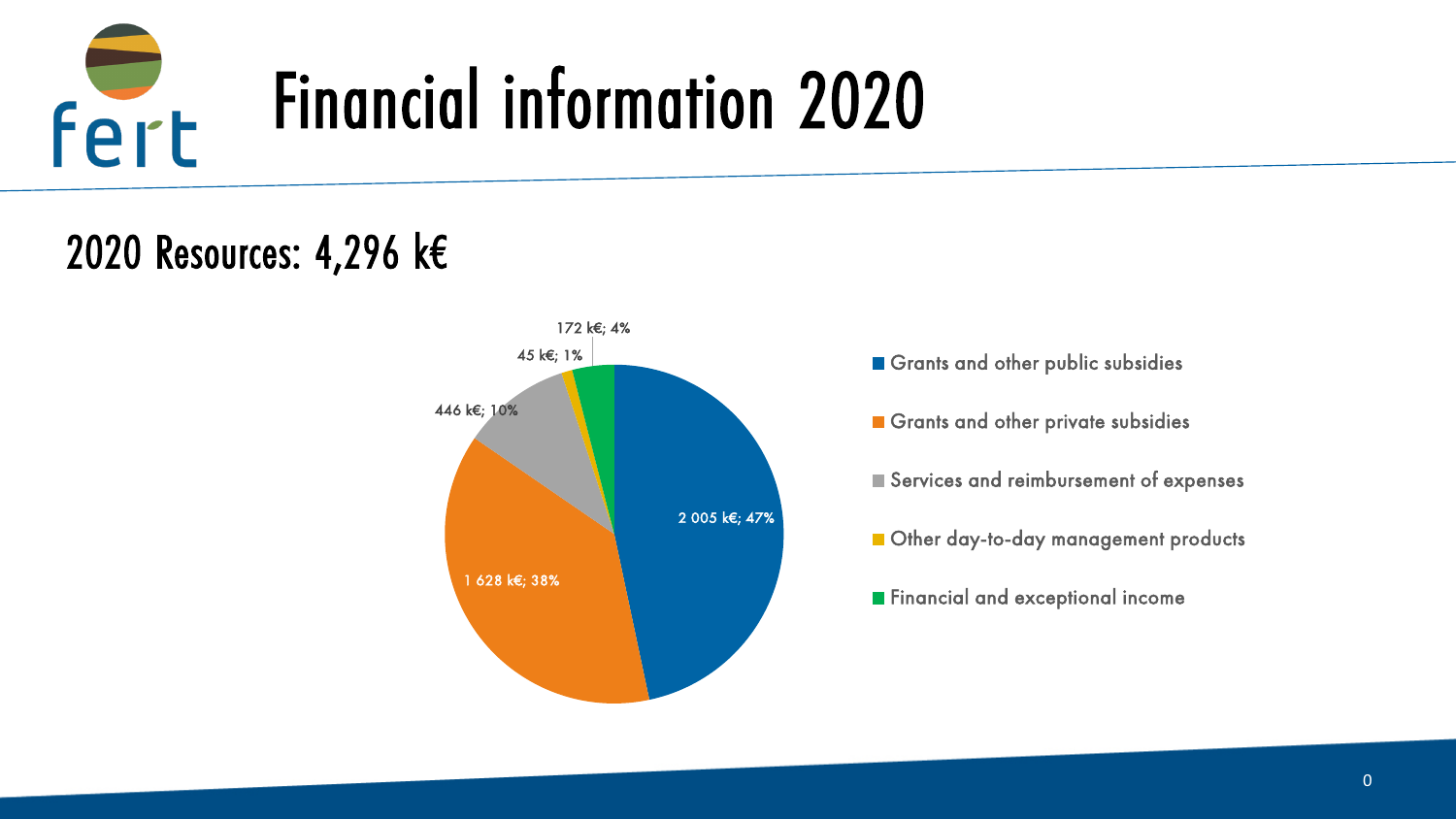



Governed by law 1901 **1**